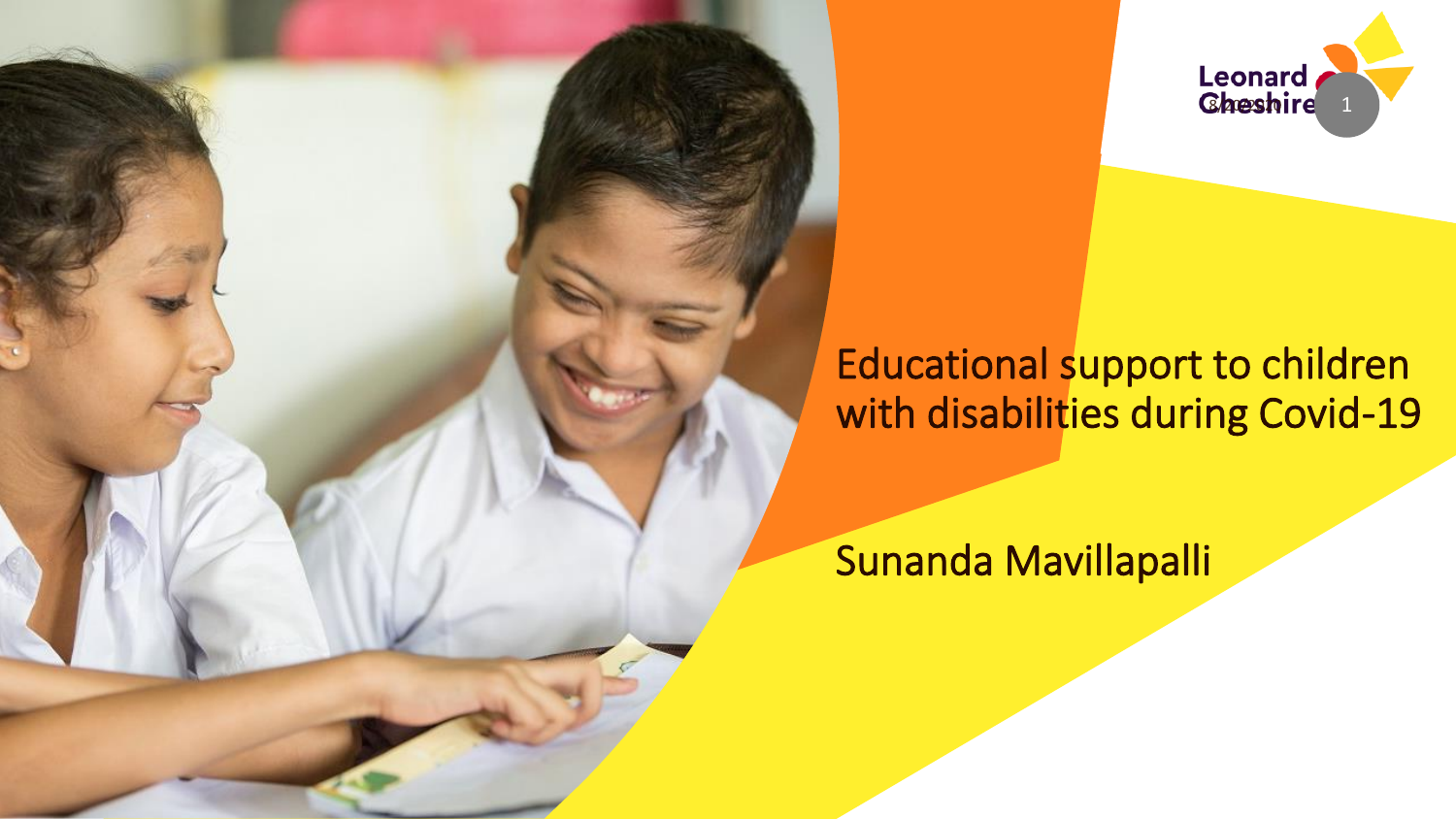**Leonard Cheshire supports individuals to live, learn and work as independently as possible** 

- We provide inclusive education and economic inclusion programmes that support people with disabilities in 15 countries across Africa and Asia
- Inclusive education is a core thematic area for Leonard Cheshire's global work.
- Our model delivers a range of interventions and a systematic approach to address key barriers:
	- 1. Attitudinal and behavioural barriers related to social norms
	- 2. Infrastructural and environmental barriers
	- 3. Policy barriers
	- 4. Resource barriers



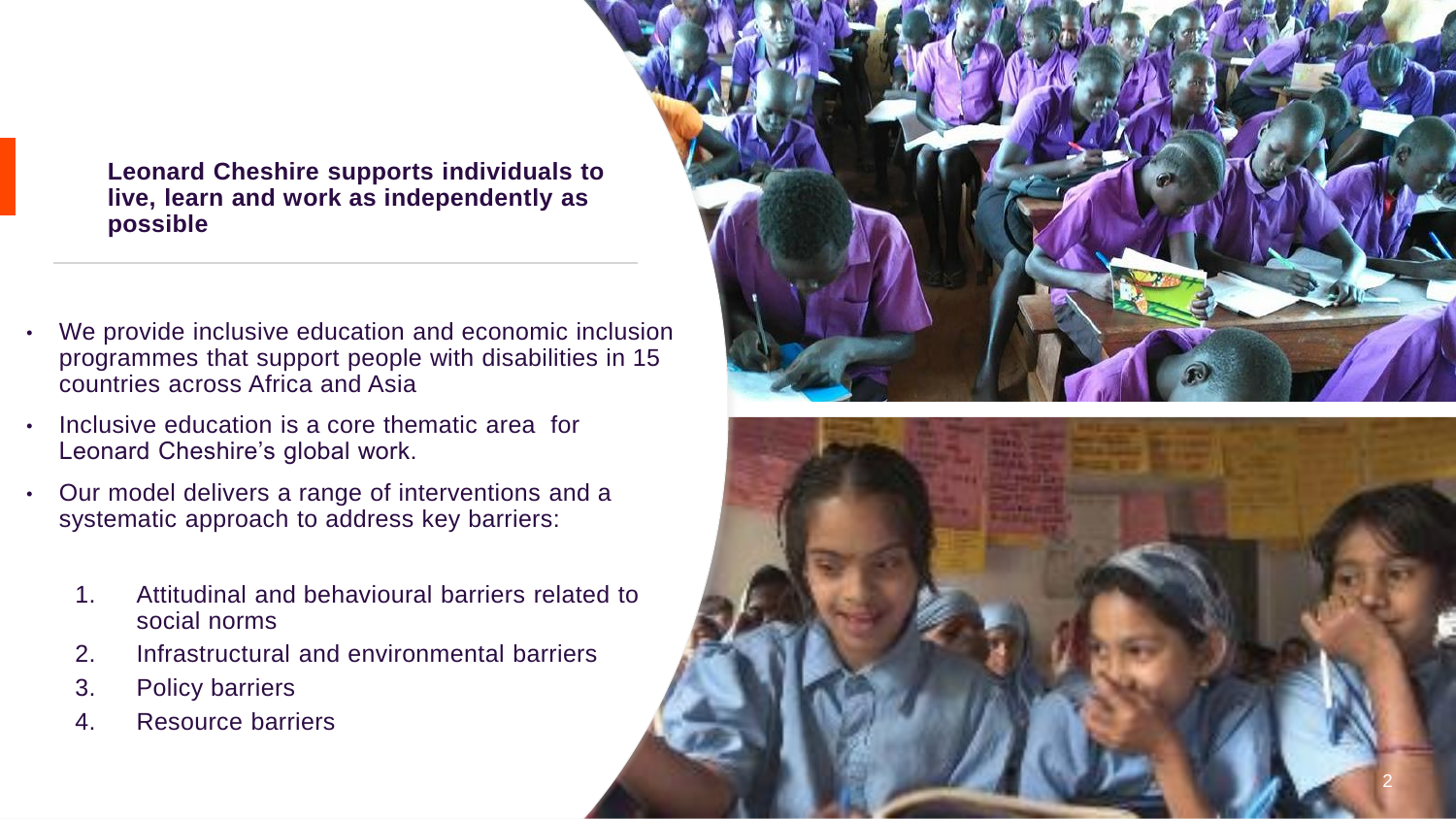## Key summary of Leonard Cheshire's response

 $\bigcirc$ 

- Collaborating with the government directives to prevent further spread of Covid-19
- Responding to emerging needs and priorities of girls/children with disabilities, their families
- Rapid Reviews to understand the needs of girls/children with disabilities and their families.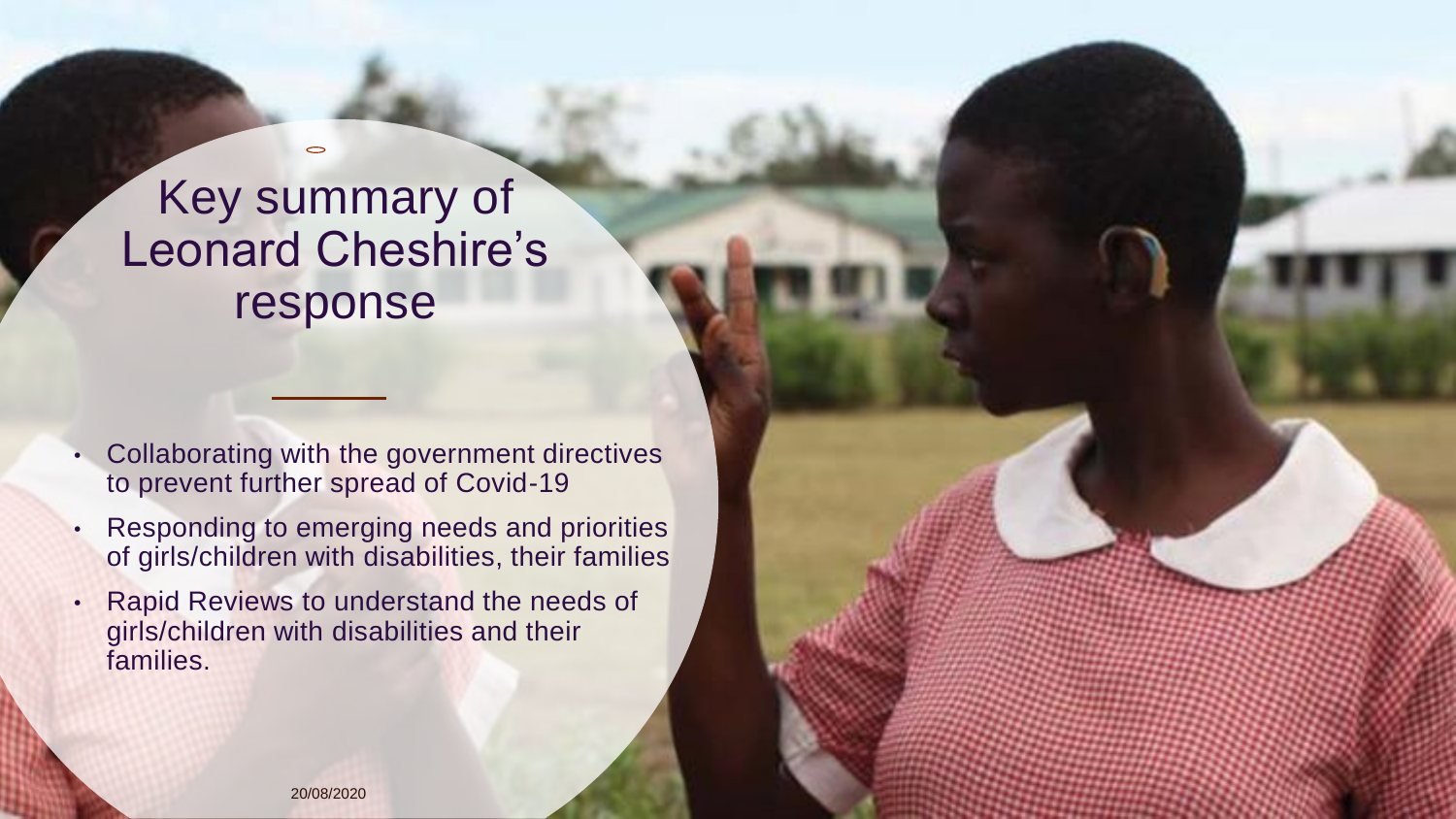## **How are children studying at home?**

4

- 87% of children with disabilities were accessing education at home during Covid-19.
- The majority of children with disabilities were learning via their **school notes** (56%) and **school textbooks** (73%).
- Children unable to access education at home, reasons included **lack of study materials**, **severity of disability** or **support required**  from their teachers.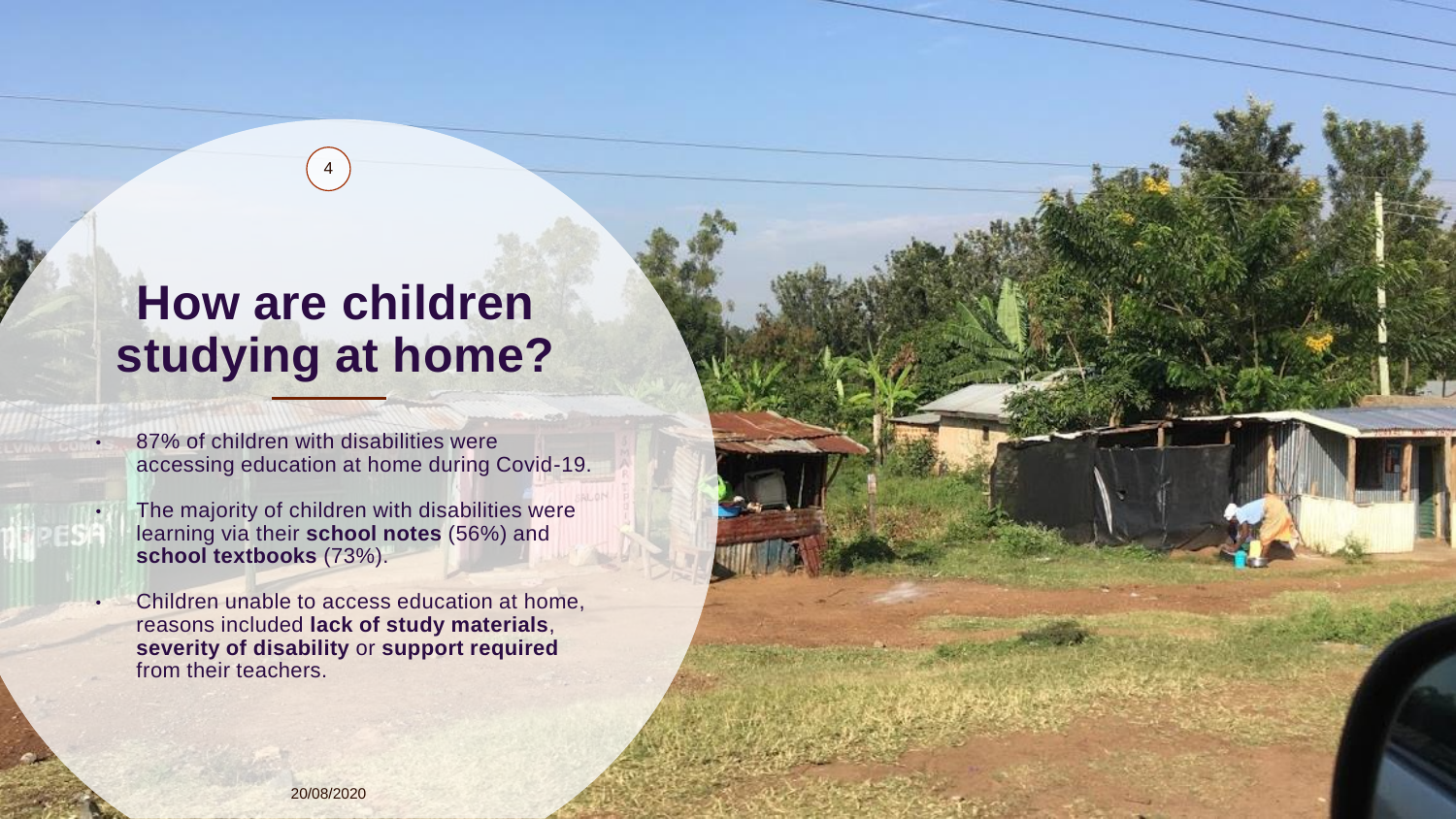

# **Leonard Cheshire**

### **Concerns shared by parents of girls with disabilities**

- Lack of access to **education resources** (62%)
- Lack of **skills to support home schooling**, especially when it comes to supporting the additional needs of children with disabilities (40%).
	- $\geq$  80% of parents said they do support their children at home; 64% said they provide a daily programme of study for their children.
	- $\geq$  26% sat with their children to interact and only 20%read with their children.
	- ➢ 45% provided other moral support and motivation to their children.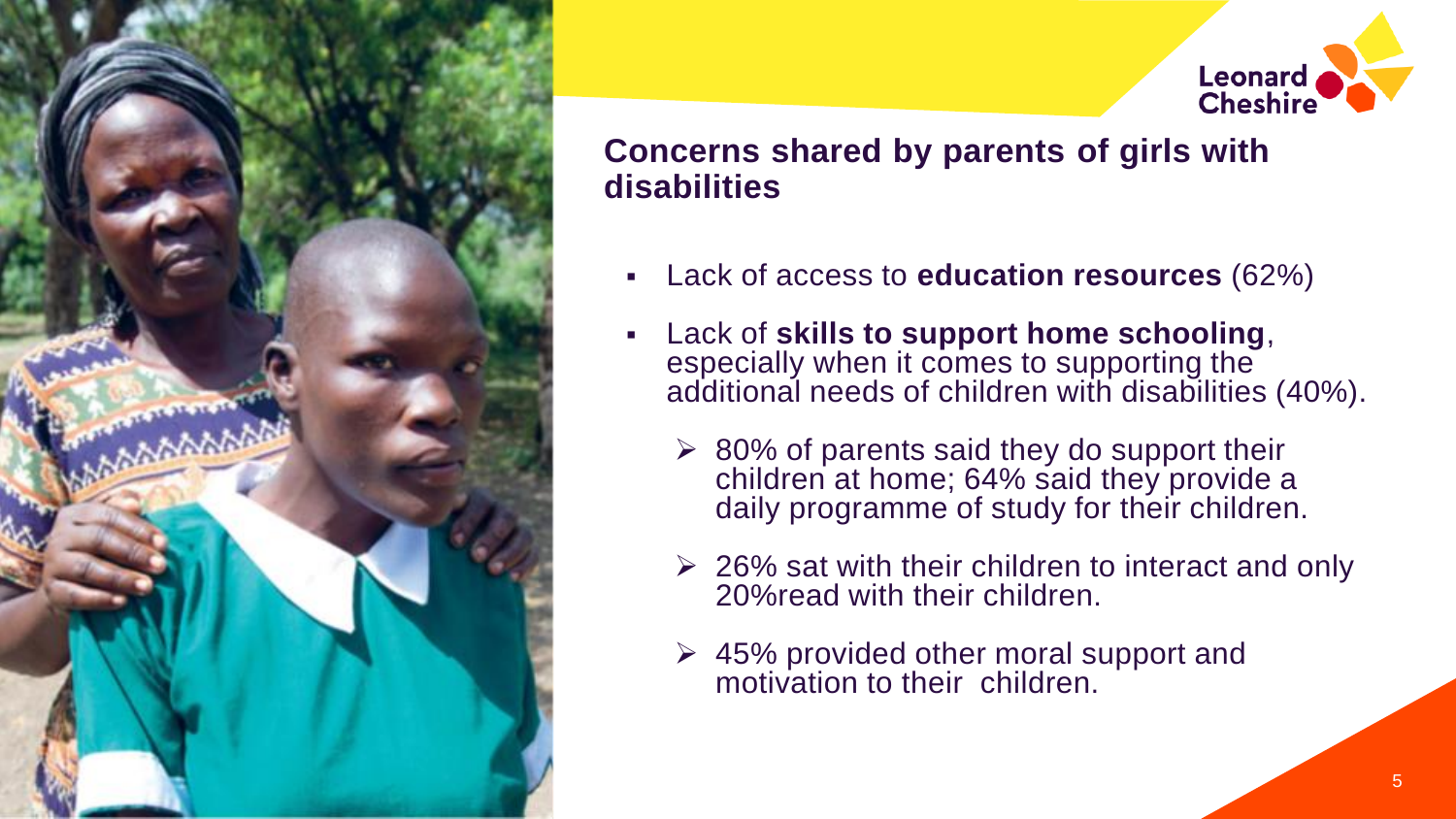

#### **Key barriers highlighted during/post lockdown for girls with disabilities**

- Limited access to technology (phones, radios, television, etc.)
- Lack of access to rehabilitation services
- Higher poverty levels risk of pregnancy, child marriage
- Lack of accessible learning content delivered remotely
- Exposure to GBV, child protection and COVID-19 infection
- Inadequate follow up due to lack of constant teacher-learner interaction
- No access to food and medicines

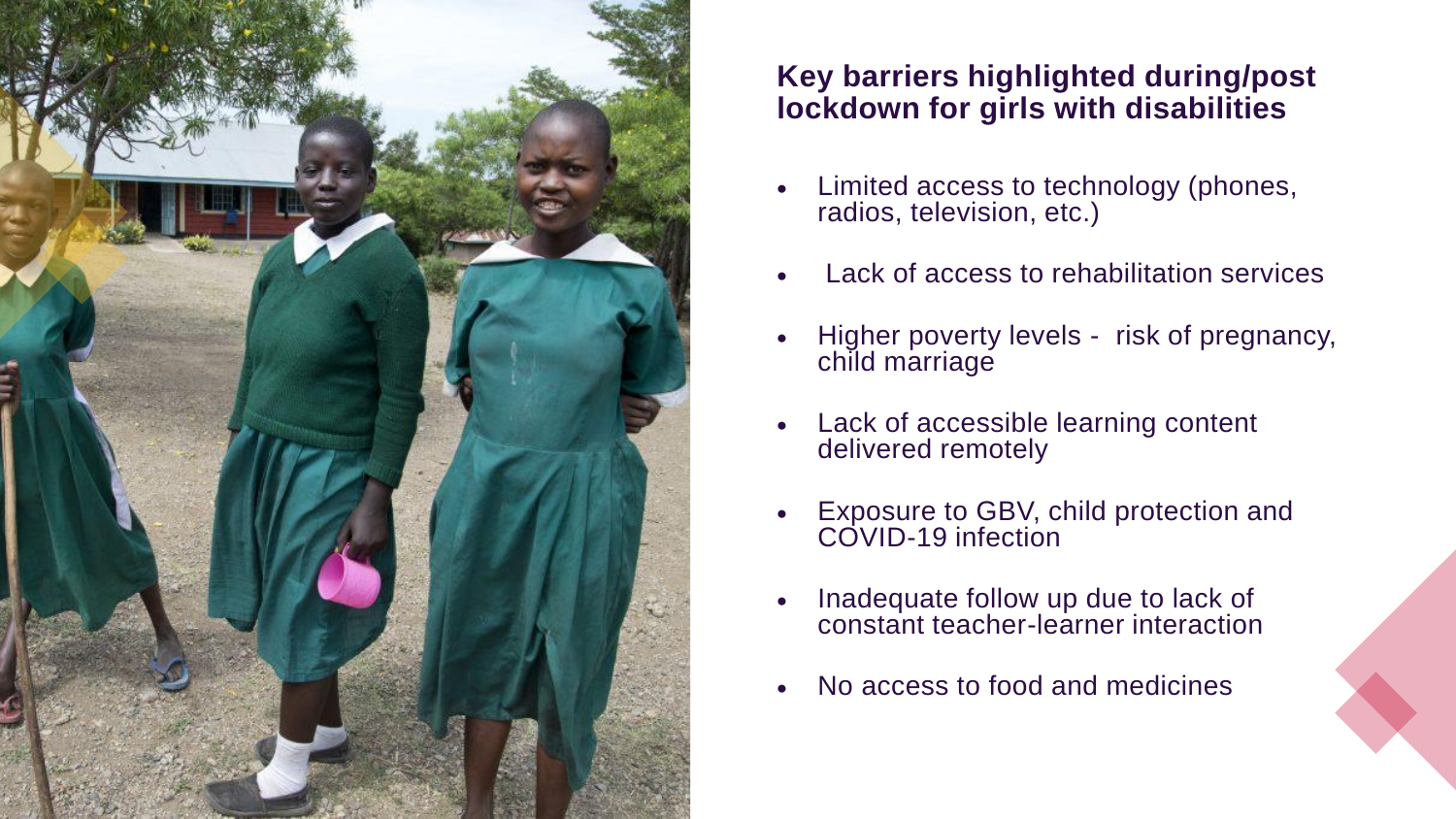#### **Main challenges reported by teachers**

- ❑ 81% of the teachers can't reach the children through remote learning technologies
- ❑ 49% of teachers had provided learning materials (e.g. study packs, reading materials, online/softcopy study packs, hard copies of study packs and learning schedules) to children with disabilities
- ❑ But 87% said they are not able to visit the children's homes, 20% don't have the contact details of the children

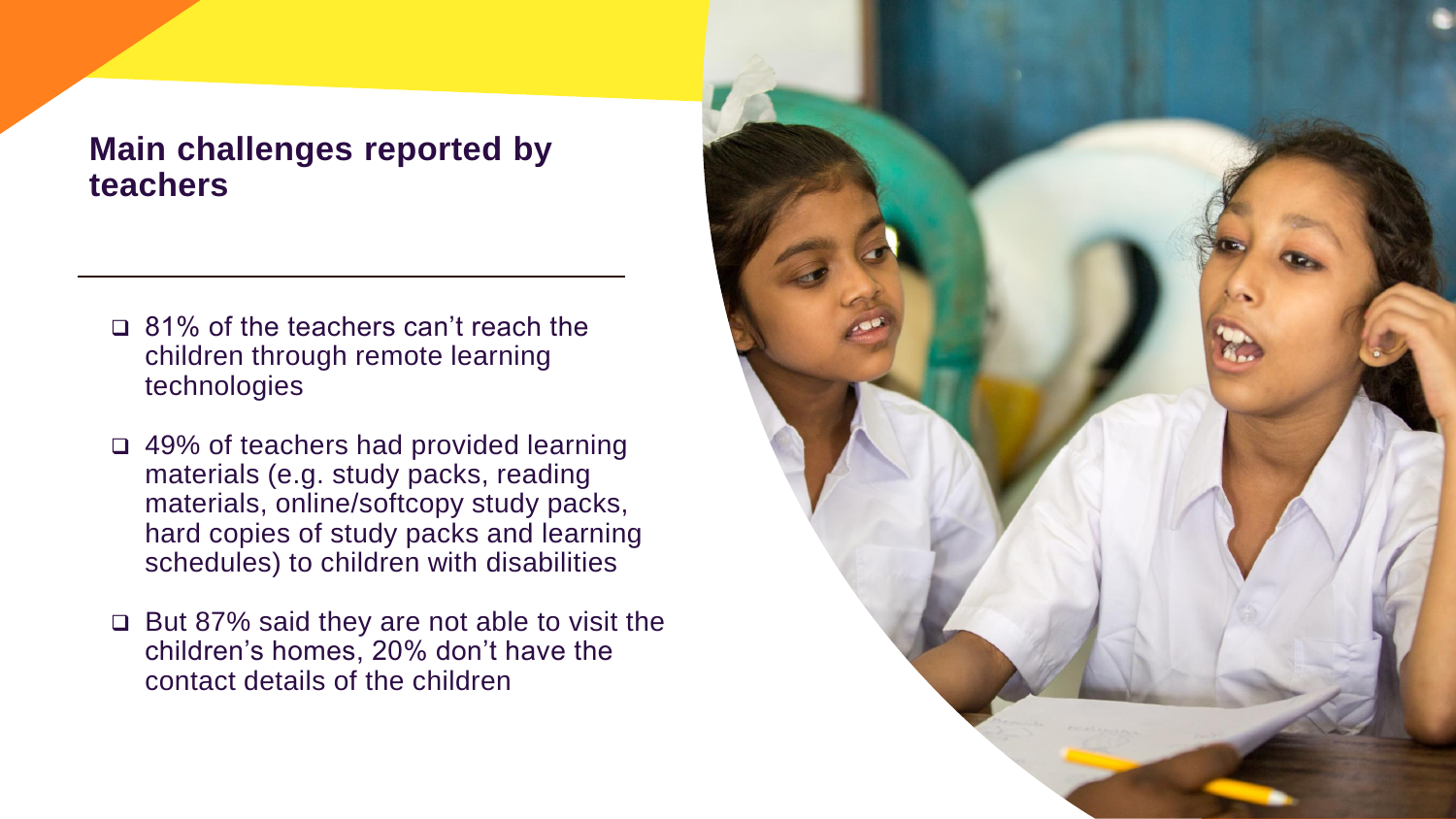

## **How did we respond to barriers ?**

- **Weekly phone calls** with project caregivers/beneficiaries to ensure any concerns from the girls were captured
- Opened up a toll-free **help line** number
- Distributed **dignity kits and hygiene packs**
- Provided **information on prevention of the spread of Covid-19**
- Produced **informational brochures** for parents or guardians
- Developed **radio talk shows**
- Piloted an **Online E-Learning Platform for Capacity building of teacher**
- Use of **government platforms** for promoting accessible learning programmes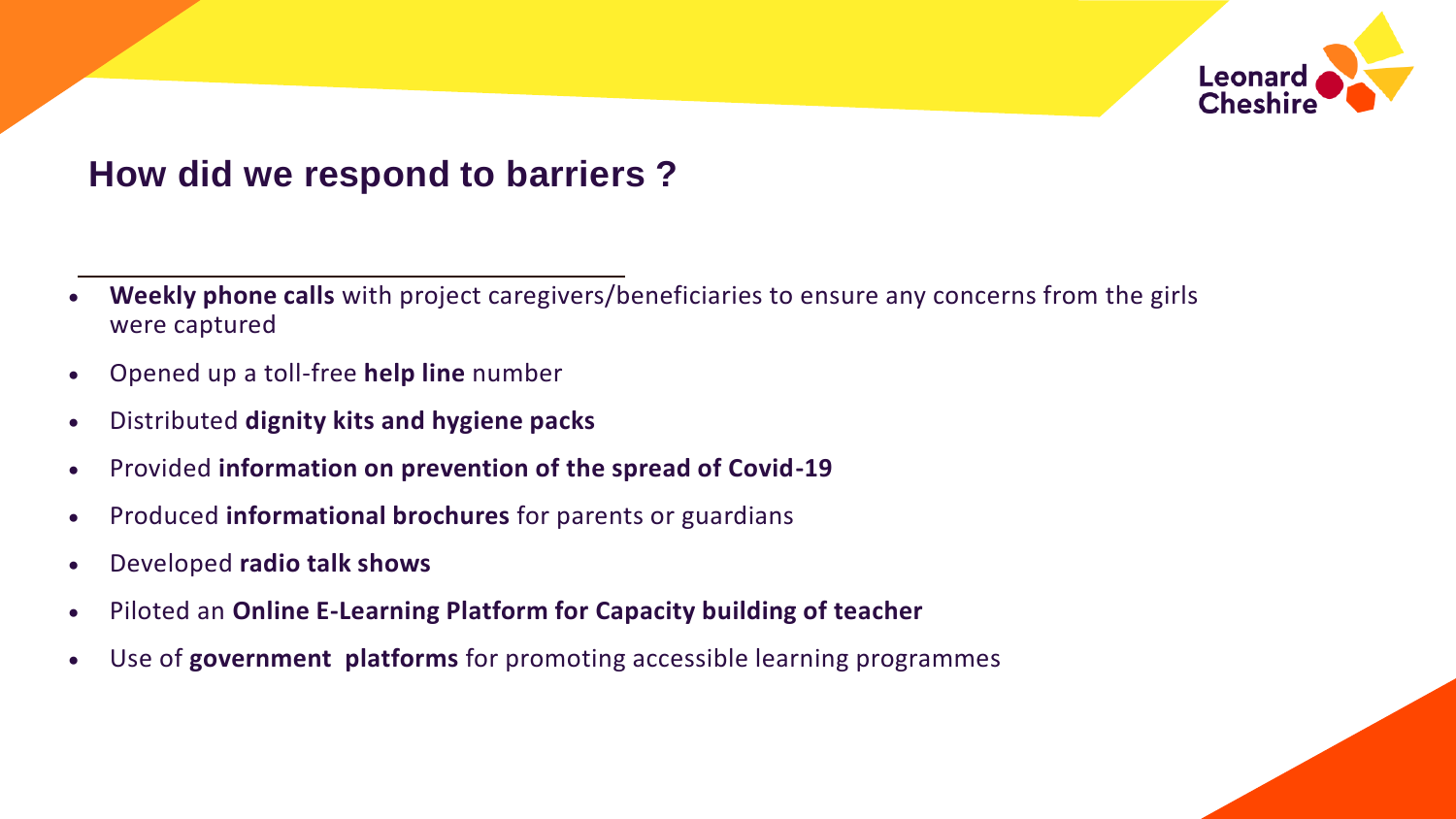**Recommendations provided by teachers to improve home learning** 

- Maintain daily study hours and timetable
- Parental support and their involvement in home learning
- Access to smartphones for parents to interact with teachers
- Assistive devices for learners with disabilities e.g. eyeglasses, wheelchairs etc.
- Provision of ICT devices/resources to teachers
- Access to TV and radio education programmes
- Facilitation of basic needs/equipment, e.g. solar lamps for learners and sanitary kits for girls
- Increase study resources, revision materials, books and internet technology
- Identify ways of reaching the learners, for example organising face-to-face sessions with a restricted number of learners at a time.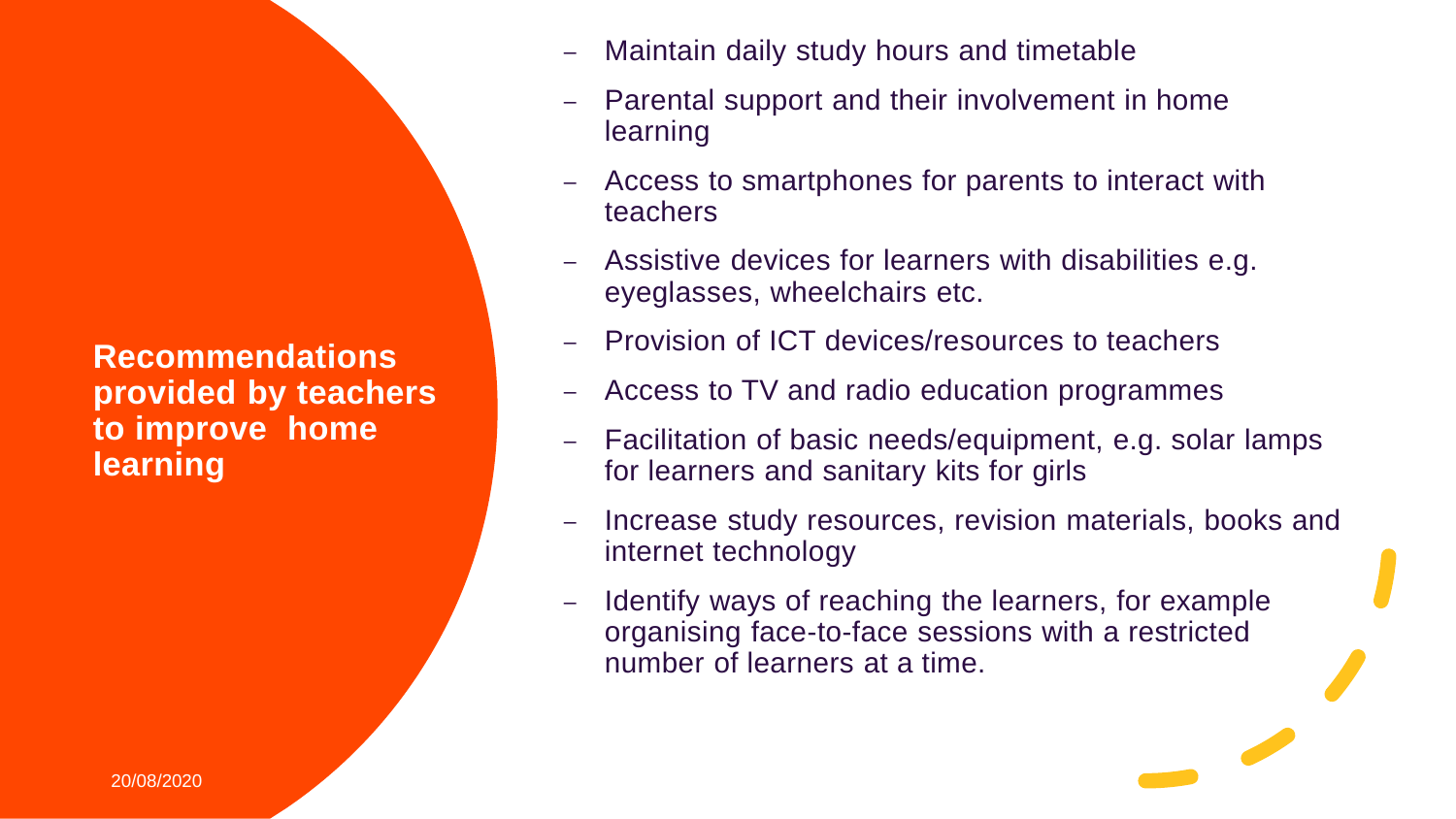#### Way Forward- Some ideas

- Further research on how different types of disability and gender are affected by home schooling and their access to learning materials.
- To support families; practical advice and information on how to manage home learning, emotional support and encouragement etc.
- Need for continued medical assessment to ensure children with disabilities have access to the assistive devices they need to support their learning .
- **Explore innovative ways of connecting children remotely and** providing additional psycho-social support and access to health information, especially concerning Covid-19
- **Take this opportunity while schools are closed to increase the** teachers' skills in inclusive education and capacity to deliver learning remotely using available ICT and digital resources.